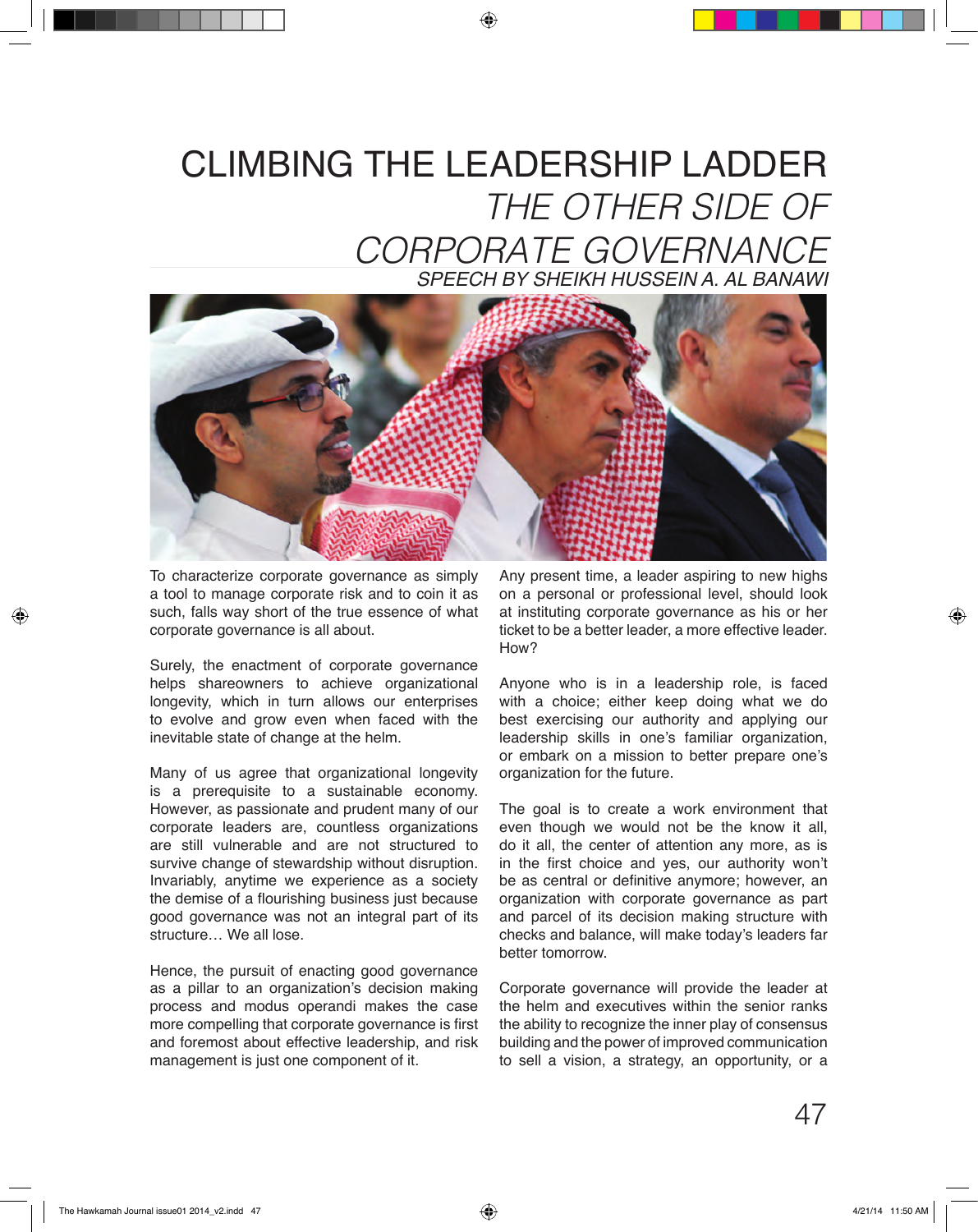

new course of action. Your leadership skills will be honed and tested as you work with a board of directors that establishes oversight and holds senior management accountable. And let's not forget the personal learning we gain from bridging team differences, or the insight we acquire from reaching smart compromises. All of that and more while listening and recognizing others points of views dissimilar from our own.

Every accomplished leader can tell you plenty about the merit of having early on to apply their leadership skills in a work environment, where they had to work hard to negotiate with internal and external stakeholders, as a way to achieve and excel.

Taking others for granted and not appreciating that we cannot do what we aim to do without regard to internal corporate dynamics will not develop better leaders. I would go further and argue that we would grow to be less effective in a changed environment, because we will not be able to effectively cope with the ever increasing complexities of the corporate world of tomorrow. An entity with corporate governance as central to its decision making structure is our ticket to leadership development; otherwise we risk maintaining our leadership skills at status-quo, and eventually with diminishing returns.

Obviously, we need to adjust to the fact that our authority and power will be scrutinized and placed in check, but that does not mean it is contained or put to question.

Effective leaders thrive in a work environment, where they have to navigate the unpredictable terrain towards achieving their goals and their abilities are enhanced as they manage diverse constituents.

So next time someone tries to sell you corporate governance as a tool for risk management, remember that not having corporate governance in our countless organizations presents an undefined risk to our credibility as corporate leaders and even a greater risk to the long term survival of our various organizations.

Start by putting together a proper board of directors, don't pick friends for the sake of familiarity at the